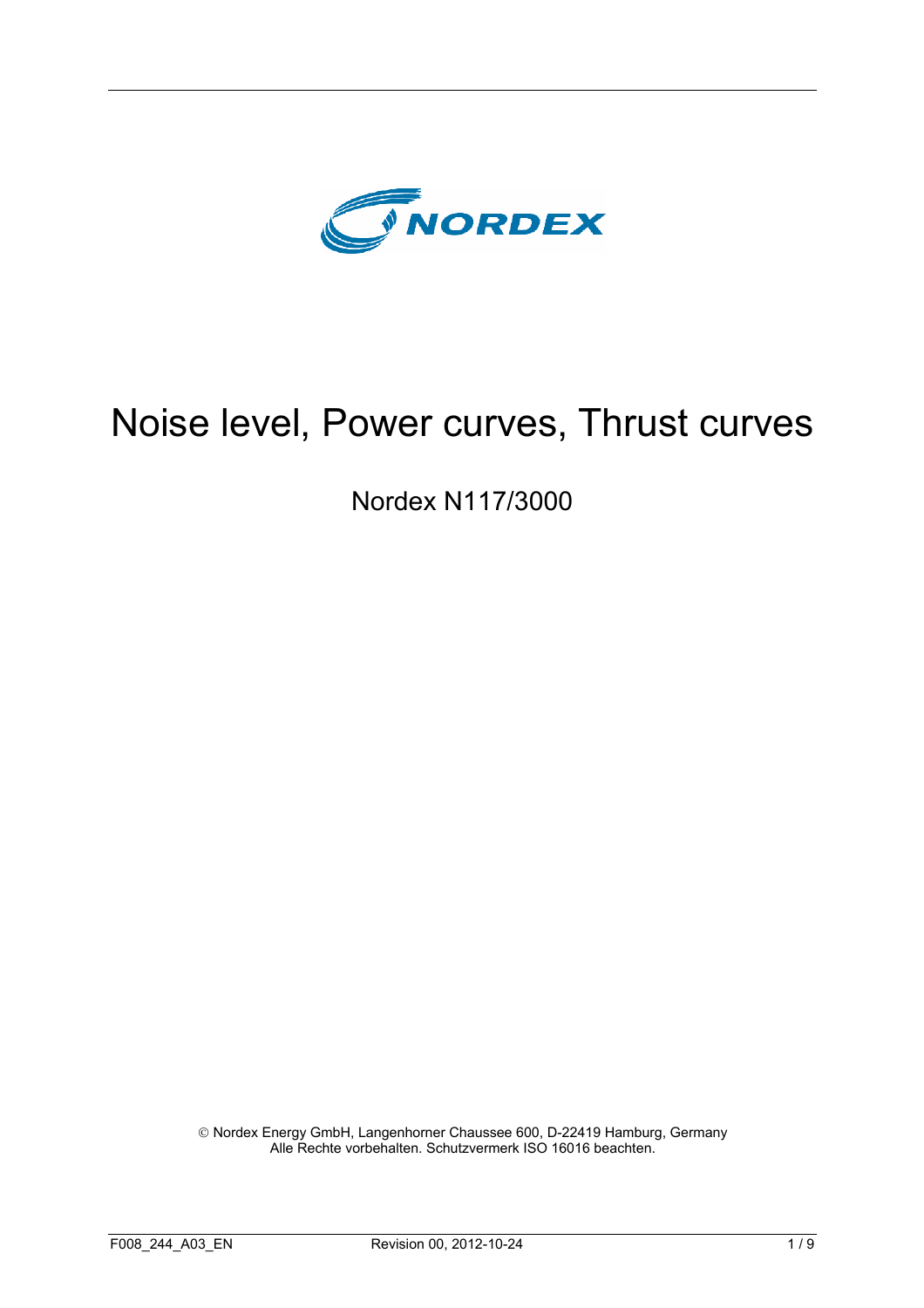

## **Noise level - Nordex N117/3000**

| Basis:             | The specified sound power levels are expected values in terms of<br>statistics. Results of single measurements will be within the confidence<br>interval according to IEC 61400-14 [4].                                                                                                                                                                                                                                                                                                                                                       |
|--------------------|-----------------------------------------------------------------------------------------------------------------------------------------------------------------------------------------------------------------------------------------------------------------------------------------------------------------------------------------------------------------------------------------------------------------------------------------------------------------------------------------------------------------------------------------------|
| Wind turbine data: |                                                                                                                                                                                                                                                                                                                                                                                                                                                                                                                                               |
| Operational mode:  | Max power point                                                                                                                                                                                                                                                                                                                                                                                                                                                                                                                               |
| Rotor diameter:    | 117 <sub>m</sub>                                                                                                                                                                                                                                                                                                                                                                                                                                                                                                                              |
| Remarks:           |                                                                                                                                                                                                                                                                                                                                                                                                                                                                                                                                               |
|                    | Verification according to: Measurements are to be carried out by a measuring institute accredited<br>for noise emission measurements at wind turbines according to<br>ISO/IEC 17025 [3] at the reference position as defined in IEC 61400-11<br>[1]. The data analysis must be carried out according to the preferred<br>method 1 of IEC 61400-11 [1]. The tonal penalties in the vicinity of wind<br>turbines $K_{TN}$ based on these measurements are to be determined<br>according to "Technische Richtlinien für Windenergieanlagen" [2]. |
| Tonality:          | The noise can be tonal in the vicinity of wind turbines. The specified<br>sound power level includes potential tonal penalties according to<br>"Technische Richtlinien für Windenergieanlagen" [2], without taking<br>account any tonality $K_{TN} \leq 2$ dB.                                                                                                                                                                                                                                                                                |
| Wind speed:        | The calculation of the standardised wind speed at 10 m height<br>according to IEC 61400-11:2002 [1] is based on a terrain roughness<br>length $z_0$ = 0.05 m. The actual wind speed at 10 m height can be<br>different to the standardised wind speed depending on the actual<br>terrain roughness length.                                                                                                                                                                                                                                    |
| $[1]$              | IEC 61400-11 ed. 2: Wind Turbine Generator Systems - Part 11:<br>Acoustic Noise Measurement Techniques; 2002-12                                                                                                                                                                                                                                                                                                                                                                                                                               |
| $[2]$              | Technische Richtlinie für Windenergieanlagen - Teil 1: Bestimmung<br>der Schallemissionswerte, Revision 18; FGW 2008-02                                                                                                                                                                                                                                                                                                                                                                                                                       |
| $[3]$              | ISO/IEC 17025: General requirements for the competence of testing<br>and calibration laboratories; 2005-08                                                                                                                                                                                                                                                                                                                                                                                                                                    |
| $[4]$              | IEC 61400-14, Wind turbines - Part 14: Declaration of apparent sound<br>power level and tonality values, first edition, 2005-03                                                                                                                                                                                                                                                                                                                                                                                                               |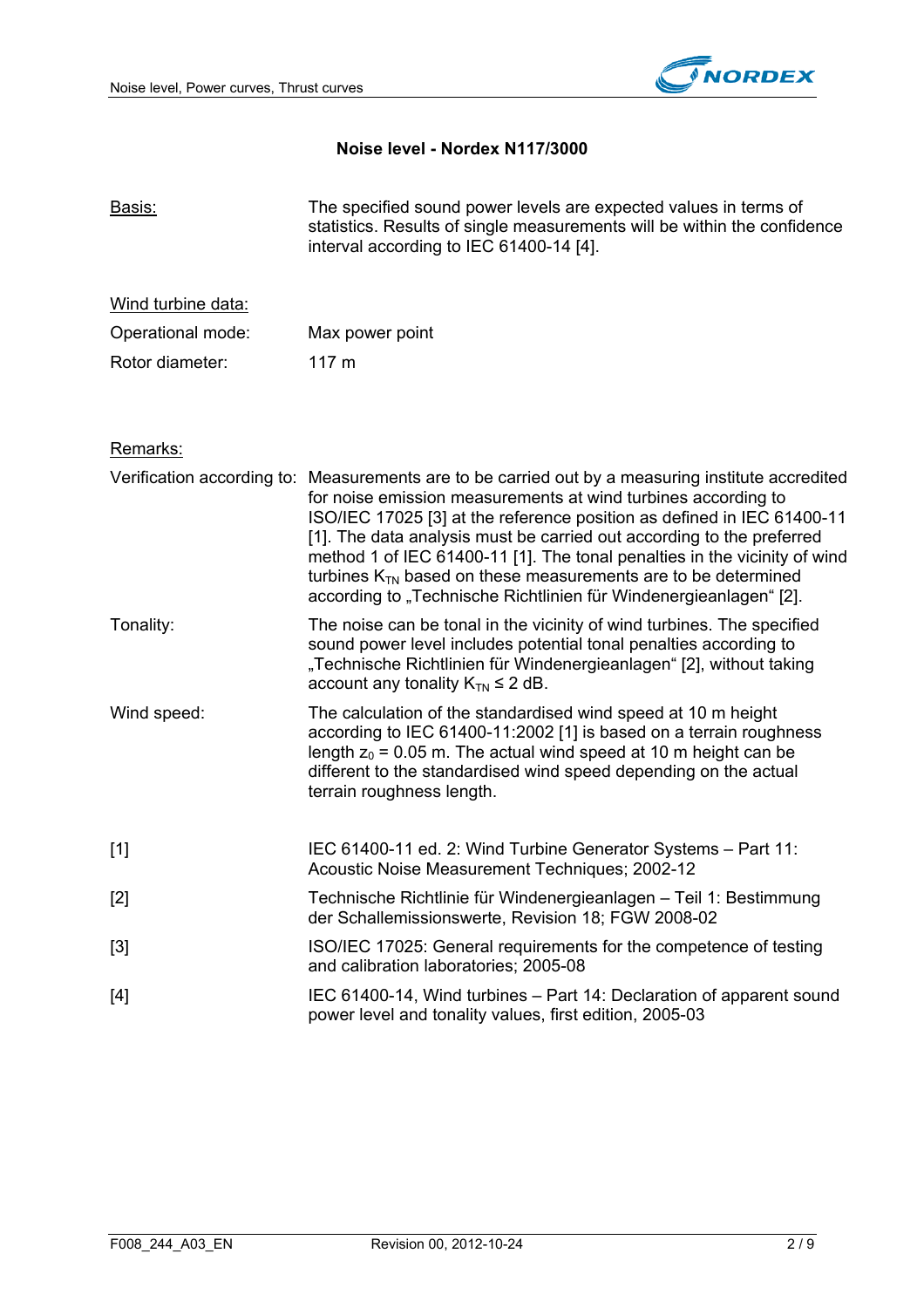

| <b>Standardized</b>   | Apparent sound power level |                 |                     |                           |                     |                |  |  |  |  |
|-----------------------|----------------------------|-----------------|---------------------|---------------------------|---------------------|----------------|--|--|--|--|
| wind speed            |                            | hub height 91 m |                     | hub height 120 m          | hub height 141 m    |                |  |  |  |  |
| $V_{S(10m)}$<br>[m/s] | LWA<br>[dB(A)]             | VH<br>[m/s]     | $L_{WA}$<br>[dB(A)] | $V_H$<br>$\mathsf{[m/s]}$ | $L_{WA}$<br>[dB(A)] | $V_H$<br>[m/s] |  |  |  |  |
| 3.0                   | 96.5                       | 4.3             | 96.6                | 4.4                       | 96.7                | 4.5            |  |  |  |  |
| 4.0                   | 98.0                       | 5.7             | 98.3                | 5.9                       | 98.4                | 6.0            |  |  |  |  |
| 5.0                   | 102.4                      | 7.1             | 103.2               | 7.3                       | 103.6               | 7.5            |  |  |  |  |
| 6.0                   | 105.0                      | 8.5             | 105.1               | 8.8                       | 105.2               | 9.0            |  |  |  |  |
| 7.0                   | 105.6                      | 9.9             | 105.7               | 10.3                      | 105.8               | 10.5           |  |  |  |  |
| 8.0                   | 106.0                      | 11.3            | 106.0               | 11.8                      | 106.0               | 12.0           |  |  |  |  |
| 9.0                   | 106.0                      | 12.8            | 106.0               | 13.2                      | 106.0               | 13.5           |  |  |  |  |
| 10.0                  | 106.0                      | 14.2            | 106.0               | 14.7                      | 106.0               | 15.0           |  |  |  |  |
| 11.0                  | 106.0                      | 15.6            | 106.0               | 16.2                      | 106.0               | 16.5           |  |  |  |  |
| 12.0                  | 106.0                      | 17.0            | 106.0               | 17.6                      | 106.0               | 18.0           |  |  |  |  |

# **Noise level - Nordex N117/3000**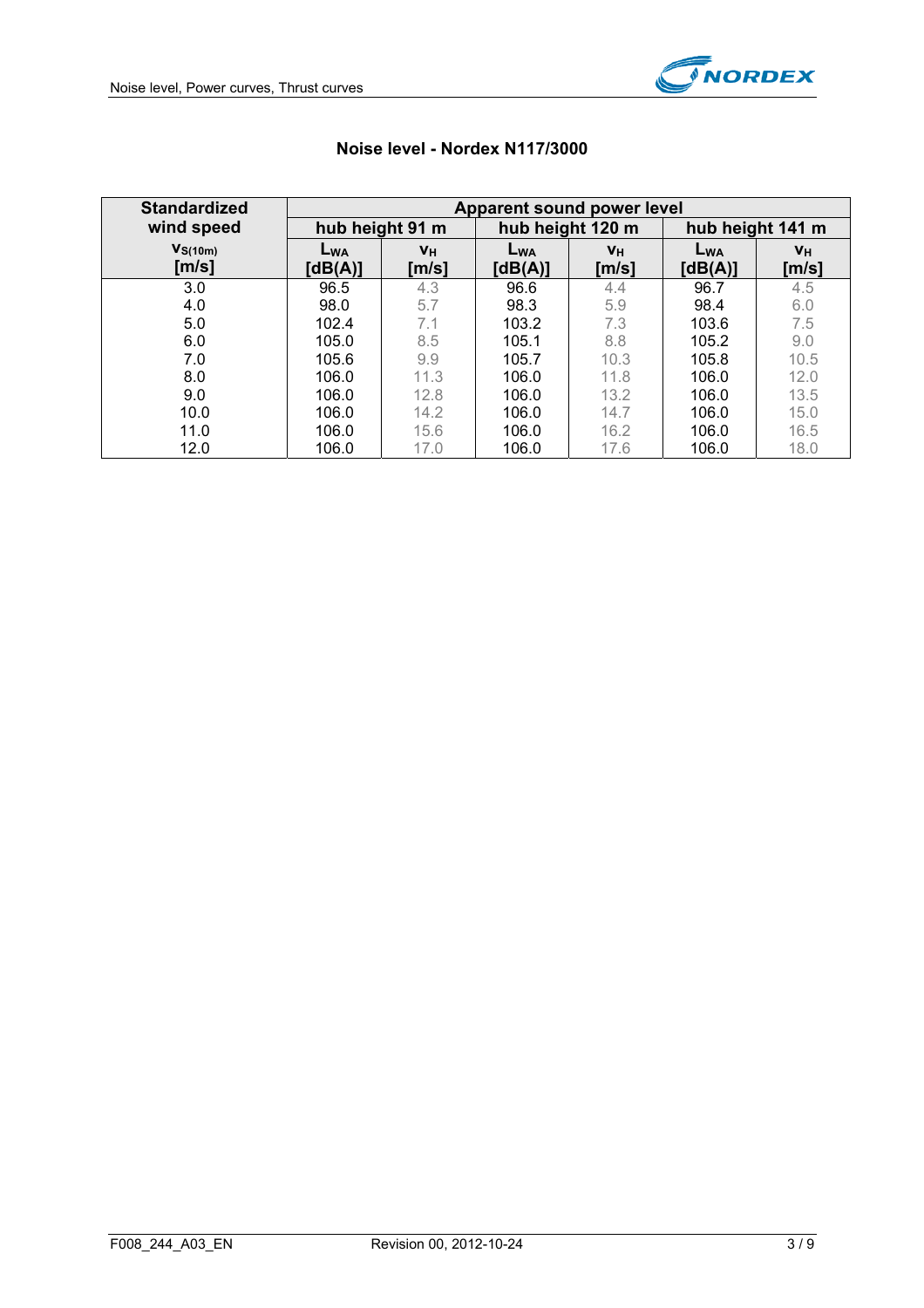

#### **Power curves - Nordex N117/3000**

| <u>Basis:</u> | These power curve values according to IEC 61400-12-1   |
|---------------|--------------------------------------------------------|
|               | are based on aerodynamic calculations by Nordex Energy |
|               | GmbH.                                                  |

| Wind turbine data: |                 |
|--------------------|-----------------|
| Operational mode:  | Max power point |
| Rotor diameter:    | $117 \text{ m}$ |

Determinations for the power curve verification:

| Verification according to: | IEC 61400-12-1:2005                                                                                                                                                                                                    |
|----------------------------|------------------------------------------------------------------------------------------------------------------------------------------------------------------------------------------------------------------------|
| Type of anemometer:        | Thies First Class (Advanced), Risø P2546A or Vector A100                                                                                                                                                               |
| Measurement of power:      | low voltage side, 660 VAC                                                                                                                                                                                              |
| Air density:               | normalization to the nearest air density shown in the table                                                                                                                                                            |
| Filter of turbulence:      | $9\% \le T1 \le 15\%$                                                                                                                                                                                                  |
| Filter of wind shear:      | $a \leq 0.2$ (Hellman exponent)<br>Wind shear measurement and determination according to<br>the requirements of MEASNET power performance<br>measurement procedure, Version 5, December - 2009,<br>chapter 3.3 and 3.8 |
| Filter of temperature:     | $2 °C \le \theta \le 25 °C$                                                                                                                                                                                            |
| Status signal:             | Ready for operation without consideration of the cut-out<br>hysteresis<br>(IEC 61400-12-1:2005, database B)                                                                                                            |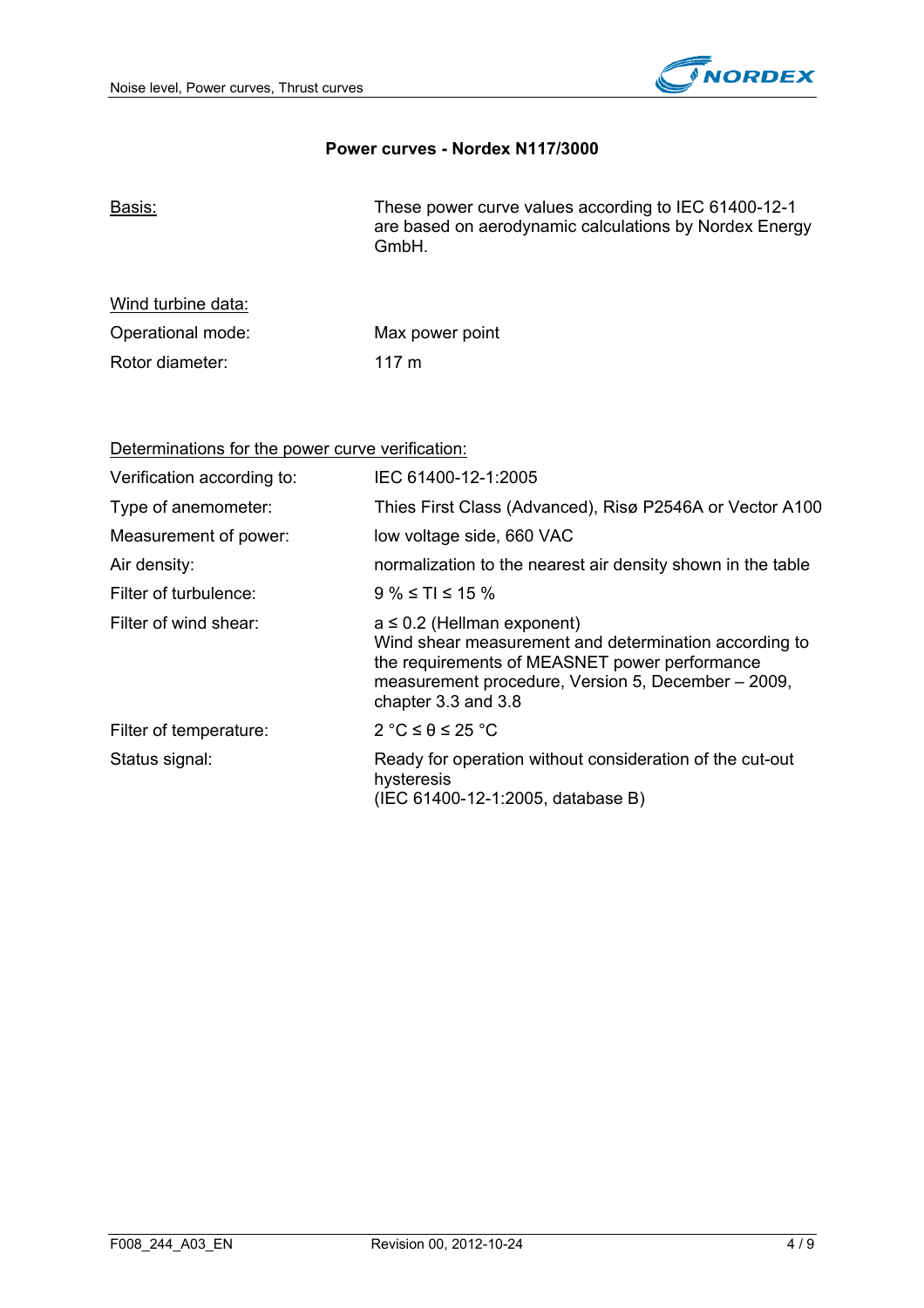

| wind speed      |                |              |              |              | Power P <sub>el</sub> [kW] at air density p [kg/m <sup>3</sup> ] |              |              |              |              |
|-----------------|----------------|--------------|--------------|--------------|------------------------------------------------------------------|--------------|--------------|--------------|--------------|
| $V_{hub}$ [m/s] | 0.900          | 0.925        | 0.950        | 0.975        | 1.000                                                            | 1.025        | 1.050        | 1.075        | 1.100        |
| 3.0             | $\overline{2}$ | 3            | 4            | 5            | 6                                                                | 7            | 9            | 10           | 11           |
| 3.5             | 29             | 31           | 33           | 35           | 37                                                               | 39           | 42           | 44           | 46           |
| 4.0             | 82             | 86           | 90           | 93           | 97                                                               | 101          | 104          | 108          | 111          |
| 4.5             | 149            | 155          | 161          | 166          | 172                                                              | 177          | 183          | 188          | 194          |
| 5.0             | 231            | 239          | 247          | 255          | 263                                                              | 271          | 279          | 286          | 294          |
| 5.5             | 328            | 339          | 350          | 361          | 371                                                              | 382          | 393          | 404          | 414          |
| 6.0             | 441            | 455          | 469          | 484          | 498                                                              | 513          | 527          | 541          | 555          |
| 6.5             | 571            | 590          | 609          | 628          | 646                                                              | 665          | 683          | 701          | 719          |
| 7.0             | 723            | 747          | 771          | 795          | 818                                                              | 841          | 864          | 887          | 910          |
| 7.5             | 899            | 929          | 958          | 988          | 1017                                                             | 1045         | 1073         | 1101         | 1128         |
| 8.0             | 1098           | 1134         | 1169         | 1203         | 1237                                                             | 1271         | 1304         | 1337         | 1370         |
| 8.5             | 1312           | 1352         | 1392         | 1432         | 1472                                                             | 1511         | 1551         | 1590         | 1629         |
| 9.0             | 1529           | 1575         | 1621         | 1667         | 1713                                                             | 1759         | 1805         | 1851         | 1897         |
| 9.5             | 1746           | 1798         | 1851         | 1903         | 1955                                                             | 2008         | 2061         | 2116         | 2170         |
| 10.0            | 1961           | 2019         | 2077         | 2136         | 2197                                                             | 2258         | 2315         | 2374         | 2433         |
| 10.5            | 2170           | 2235         | 2302         | 2366         | 2428                                                             | 2490         | 2539         | 2588         | 2637         |
| 11.0            | 2378           | 2444         | 2509         | 2566         | 2617                                                             | 2670         | 2710         | 2749         | 2790         |
| 11.5            | 2564           | 2619         | 2673         | 2720         | 2762                                                             | 2805         | 2835         | 2866         | 2896         |
| 12.0            | 2709           | 2754         | 2799         | 2836         | 2868                                                             | 2901         | 2922         | 2943         | 2964         |
| 12.5            | 2821           | 2856         | 2891         | 2918         | 2941                                                             | 2964         | 2975         | 2986         | 2997         |
| 13.0            | 2903           | 2928         | 2953         | 2970         | 2983                                                             | 2996         | 2998         | 2999         | 3000         |
| 13.5            | 2959           | 2974         | 2989         | 2996         | 2998                                                             | 3000         | 3000         | 3000         | 3000         |
| 14.0            | 2991           | 2996         | 3000         | 3000         | 3000                                                             | 3000         | 3000         | 3000         | 3000         |
| 14.5            | 3000           | 3000         | 3000         | 3000         | 3000                                                             | 3000         | 3000         | 3000         | 3000         |
| 15.0            | 3000           | 3000         | 3000         | 3000         | 3000                                                             | 3000         | 3000         | 3000         | 3000         |
| 15.5            | 3000           | 3000         | 3000         | 3000         | 3000                                                             | 3000         | 3000         | 3000         | 3000         |
| 16.0            | 3000           | 3000         | 3000         | 3000         | 3000                                                             | 3000         | 3000         | 3000         | 3000         |
| 16.5            | 3000           | 3000         | 3000         | 3000         | 3000                                                             | 3000         | 3000         | 3000         | 3000         |
| 17.0            | 3000           | 3000         | 3000         | 3000         | 3000                                                             | 3000         | 3000         | 3000         | 3000         |
| 17.5            | 3000           | 3000         | 3000         | 3000         | 3000                                                             | 3000         | 3000         | 3000         | 3000         |
| 18.0            | 3000           | 3000         | 3000         | 3000         | 3000                                                             | 3000         | 3000         | 3000         | 3000         |
| 18.5            | 3000           | 3000         | 3000         | 3000         | 3000                                                             | 3000         | 3000         | 3000         | 3000         |
| 19.0            | 3000           | 3000         | 3000         | 3000         | 3000                                                             | 3000         | 3000         | 3000         | 3000         |
| 19.5            | 3000           | 3000         | 3000         | 3000         | 3000                                                             | 3000         | 3000         | 3000         | 3000         |
| 20.0            | 3000           | 3000         | 3000         | 3000         | 3000                                                             | 3000         | 3000         | 3000         | 3000         |
| 20.5            | 3000<br>3000   | 3000         | 3000         | 3000         | 3000                                                             | 3000         | 3000         | 3000         | 3000         |
| 21.0            |                | 3000         | 3000         | 3000         | 3000                                                             | 3000         | 3000         | 3000         | 3000         |
| 21.5            | 3000<br>3000   | 3000<br>3000 | 3000         | 3000         | 3000                                                             | 3000         | 3000         | 3000         | 3000         |
| 22.0            | 3000           | 3000         | 3000<br>3000 | 3000         | 3000                                                             | 3000         | 3000         | 3000         | 3000<br>3000 |
| 22.5<br>23.0    | 3000           | 3000         | 3000         | 3000<br>3000 | 3000<br>3000                                                     | 3000<br>3000 | 3000<br>3000 | 3000<br>3000 | 3000         |
| 23.5            | 3000           | 3000         | 3000         | 3000         | 3000                                                             | 3000         | 3000         | 3000         | 3000         |
| 24.0            | 3000           | 3000         | 3000         | 3000         | 3000                                                             | 3000         | 3000         | 3000         | 3000         |
| 24.5            | 3000           | 3000         | 3000         | 3000         | 3000                                                             | 3000         | 3000         | 3000         | 3000         |
| 25.0            | 3000           | 3000         | 3000         | 3000         | 3000                                                             | 3000         | 3000         | 3000         | 3000         |

## **Power curves - Nordex N117/3000**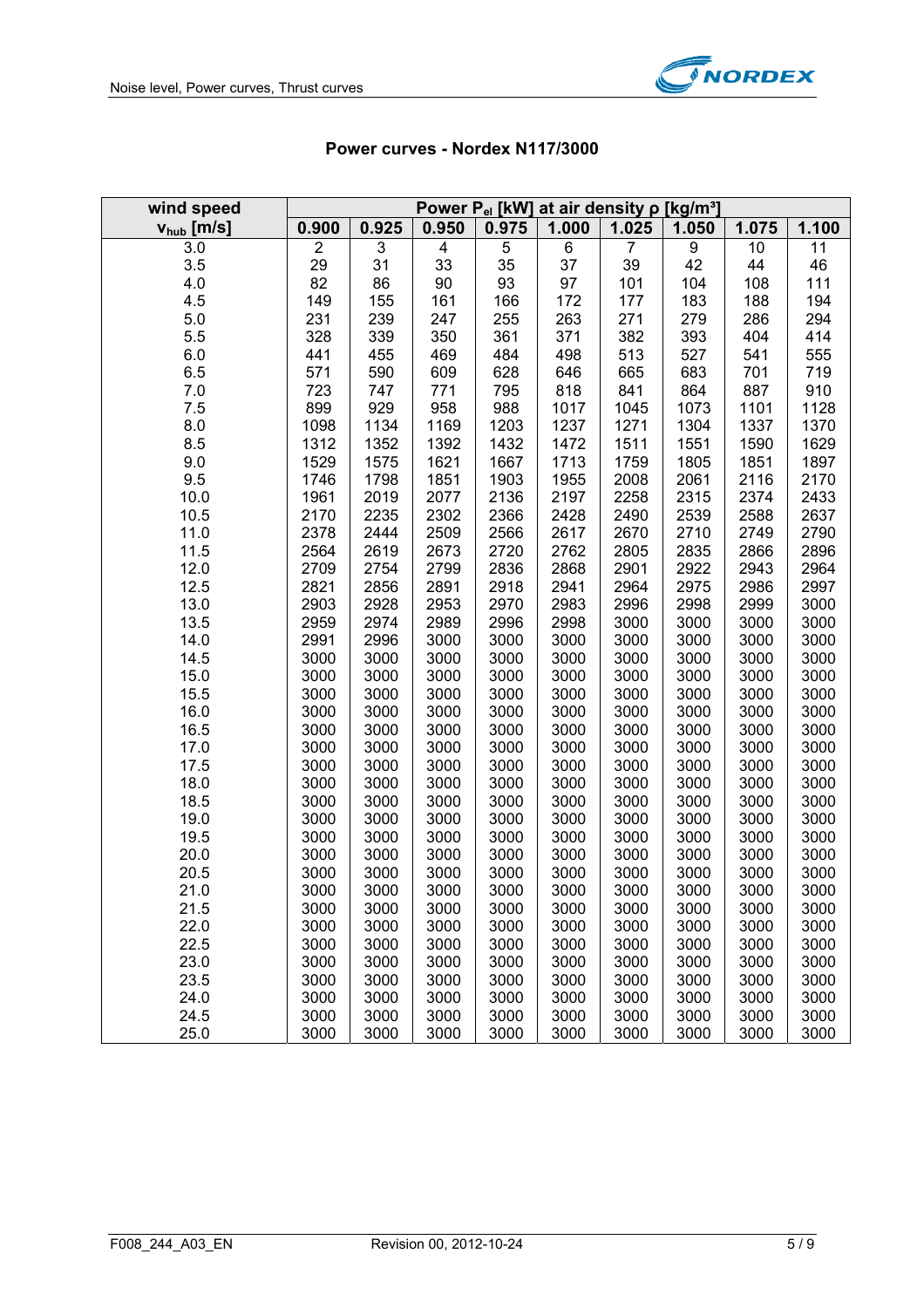

| wind speed             | Power $P_{el}$ [kW] at air density $\rho$ [kg/m <sup>3</sup> ] |              |              |              |              |              |              |              |  |
|------------------------|----------------------------------------------------------------|--------------|--------------|--------------|--------------|--------------|--------------|--------------|--|
| $v_{\text{hub}}$ [m/s] | 1.125                                                          | 1.150        | 1.175        | 1.200        | 1.225        | 1.250        | 1.275        | 1.300        |  |
| 3.0                    | 12                                                             | 13           | 14           | 15           | 16           | 17           | 18           | 19           |  |
| 3.5                    | 48                                                             | 50           | 52           | 54           | 56           | 58           | 60           | 62           |  |
| 4.0                    | 115                                                            | 118          | 122          | 126          | 129          | 133          | 136          | 140          |  |
| 4.5                    | 199                                                            | 205          | 210          | 215          | 221          | 226          | 232          | 237          |  |
| 5.0                    | 302                                                            | 310          | 318          | 325          | 333          | 341          | 348          | 356          |  |
| 5.5                    | 425                                                            | 435          | 446          | 456          | 467          | 477          | 488          | 498          |  |
| 6.0                    | 569                                                            | 583          | 597          | 610          | 624          | 637          | 651          | 664          |  |
| 6.5                    | 737                                                            | 755          | 772          | 790          | 807          | 824          | 841          | 858          |  |
| 7.0                    | 932                                                            | 954          | 976          | 998          | 1020         | 1041         | 1063         | 1084         |  |
| 7.5                    | 1156                                                           | 1183         | 1210         | 1237         | 1263         | 1290         | 1316         | 1342         |  |
| 8.0                    | 1403                                                           | 1436         | 1469         | 1501         | 1534         | 1566         | 1598         | 1631         |  |
| 8.5                    | 1668                                                           | 1708         | 1747         | 1786         | 1825         | 1864         | 1904         | 1943         |  |
| 9.0<br>9.5             | 1944<br>2223                                                   | 1991<br>2276 | 2038<br>2330 | 2085<br>2381 | 2131<br>2420 | 2176<br>2459 | 2223<br>2499 | 2269<br>2538 |  |
| 10.0                   | 2479                                                           | 2524         | 2569         | 2612         | 2643         | 2675         | 2706         | 2738         |  |
| 10.5                   | 2675                                                           | 2712         | 2749         | 2783         | 2807         | 2830         | 2854         | 2877         |  |
| 11.0                   | 2819                                                           | 2847         | 2874         | 2900         | 2916         | 2931         | 2947         | 2962         |  |
| 11.5                   | 2917                                                           | 2935         | 2954         | 2971         | 2978         | 2984         | 2991         | 2997         |  |
| 12.0                   | 2975                                                           | 2984         | 2993         | 3000         | 3000         | 3000         | 3000         | 3000         |  |
| 12.5                   | 2999                                                           | 2999         | 3000         | 3000         | 3000         | 3000         | 3000         | 3000         |  |
| 13.0                   | 3000                                                           | 3000         | 3000         | 3000         | 3000         | 3000         | 3000         | 3000         |  |
| 13.5                   | 3000                                                           | 3000         | 3000         | 3000         | 3000         | 3000         | 3000         | 3000         |  |
| 14.0                   | 3000                                                           | 3000         | 3000         | 3000         | 3000         | 3000         | 3000         | 3000         |  |
| 14.5                   | 3000                                                           | 3000         | 3000         | 3000         | 3000         | 3000         | 3000         | 3000         |  |
| 15.0                   | 3000                                                           | 3000         | 3000         | 3000         | 3000         | 3000         | 3000         | 3000         |  |
| 15.5                   | 3000                                                           | 3000         | 3000         | 3000         | 3000         | 3000         | 3000         | 3000         |  |
| 16.0                   | 3000                                                           | 3000         | 3000         | 3000         | 3000         | 3000         | 3000         | 3000         |  |
| 16.5                   | 3000                                                           | 3000         | 3000         | 3000         | 3000         | 3000         | 3000         | 3000         |  |
| 17.0                   | 3000                                                           | 3000         | 3000         | 3000         | 3000         | 3000         | 3000         | 3000         |  |
| 17.5                   | 3000                                                           | 3000         | 3000         | 3000         | 3000         | 3000         | 3000         | 3000         |  |
| 18.0                   | 3000                                                           | 3000         | 3000         | 3000         | 3000         | 3000         | 3000         | 3000         |  |
| 18.5                   | 3000                                                           | 3000         | 3000         | 3000         | 3000         | 3000         | 3000         | 3000         |  |
| 19.0                   | 3000                                                           | 3000         | 3000         | 3000         | 3000         | 3000         | 3000         | 3000         |  |
| 19.5                   | 3000                                                           | 3000         | 3000         | 3000         | 3000         | 3000         | 3000         | 3000         |  |
| 20.0                   | 3000                                                           | 3000         | 3000         | 3000         | 3000         | 3000         | 3000         | 3000         |  |
| 20.5                   | 3000<br>3000                                                   | 3000         | 3000         | 3000         | 3000         | 3000         | 3000<br>3000 | 3000         |  |
| 21.0<br>21.5           | 3000                                                           | 3000<br>3000 | 3000<br>3000 | 3000<br>3000 | 3000<br>3000 | 3000<br>3000 | 3000         | 3000<br>3000 |  |
| 22.0                   | 3000                                                           | 3000         | 3000         | 3000         | 3000         | 3000         | 3000         | 3000         |  |
| 22.5                   | 3000                                                           | 3000         | 3000         | 3000         | 3000         | 3000         | 3000         | 3000         |  |
| 23.0                   | 3000                                                           | 3000         | 3000         | 3000         | 3000         | 3000         | 3000         | 3000         |  |
| 23.5                   | 3000                                                           | 3000         | 3000         | 3000         | 3000         | 3000         | 3000         | 3000         |  |
| 24.0                   | 3000                                                           | 3000         | 3000         | 3000         | 3000         | 3000         | 3000         | 3000         |  |
| 24.5                   | 3000                                                           | 3000         | 3000         | 3000         | 3000         | 3000         | 3000         | 3000         |  |
| 25.0                   | 3000                                                           | 3000         | 3000         | 3000         | 3000         | 3000         | 3000         | 3000         |  |

# **Power curves - Nordex N117/3000**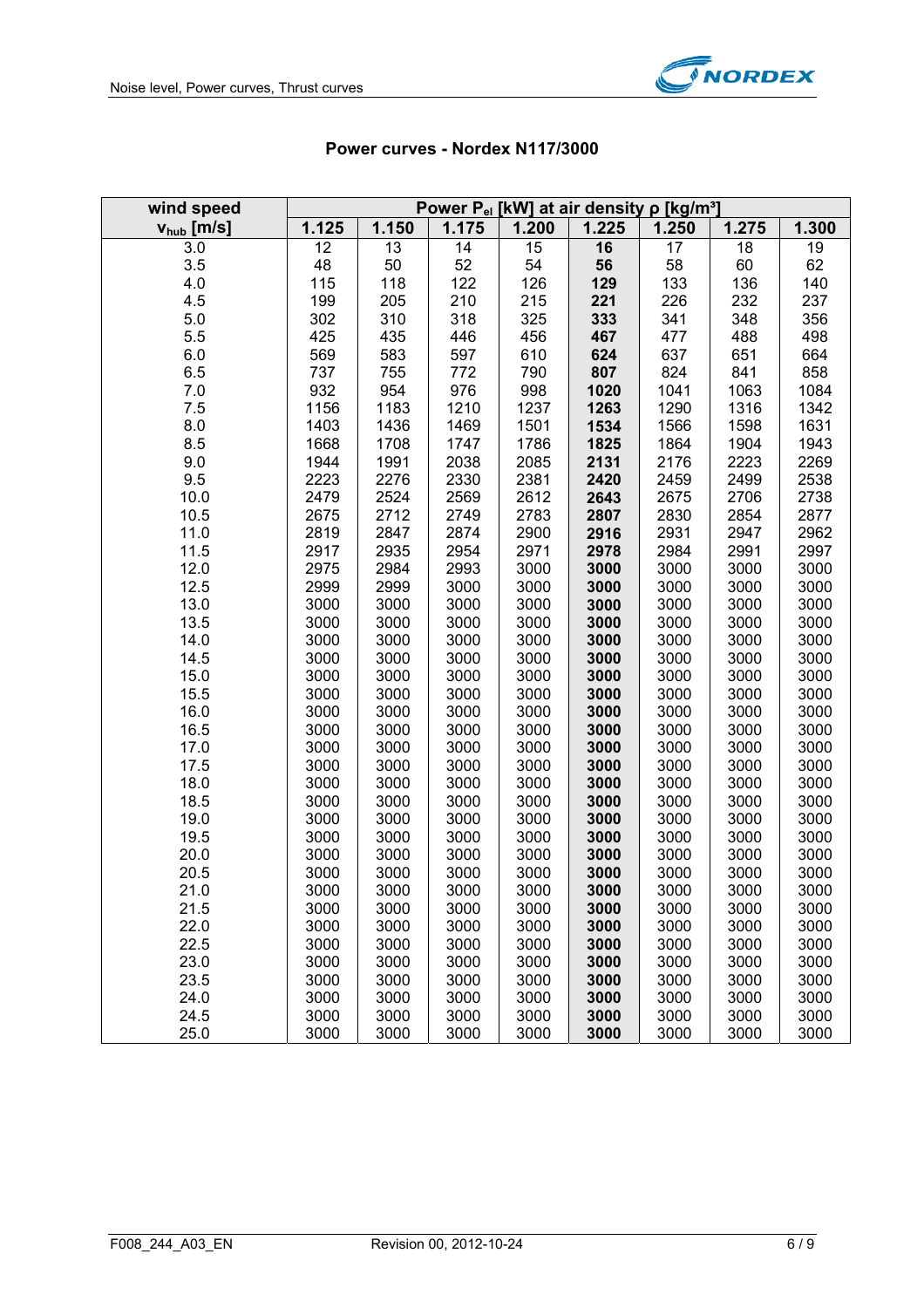

#### **Thrust curves - Nordex N117/3000**

| Basis:             | The represented thrust coefficients are based on<br>aerodynamical calculations of the Nordex Energy GmbH.<br>The thrust curves are only for information and will not be<br>warranted. |
|--------------------|---------------------------------------------------------------------------------------------------------------------------------------------------------------------------------------|
| Wind turbine data: |                                                                                                                                                                                       |
| Operational mode:  | Max power point                                                                                                                                                                       |
| Blade regulation:  | Pitch                                                                                                                                                                                 |
| Air density:       | to the nearest air density shown in the table                                                                                                                                         |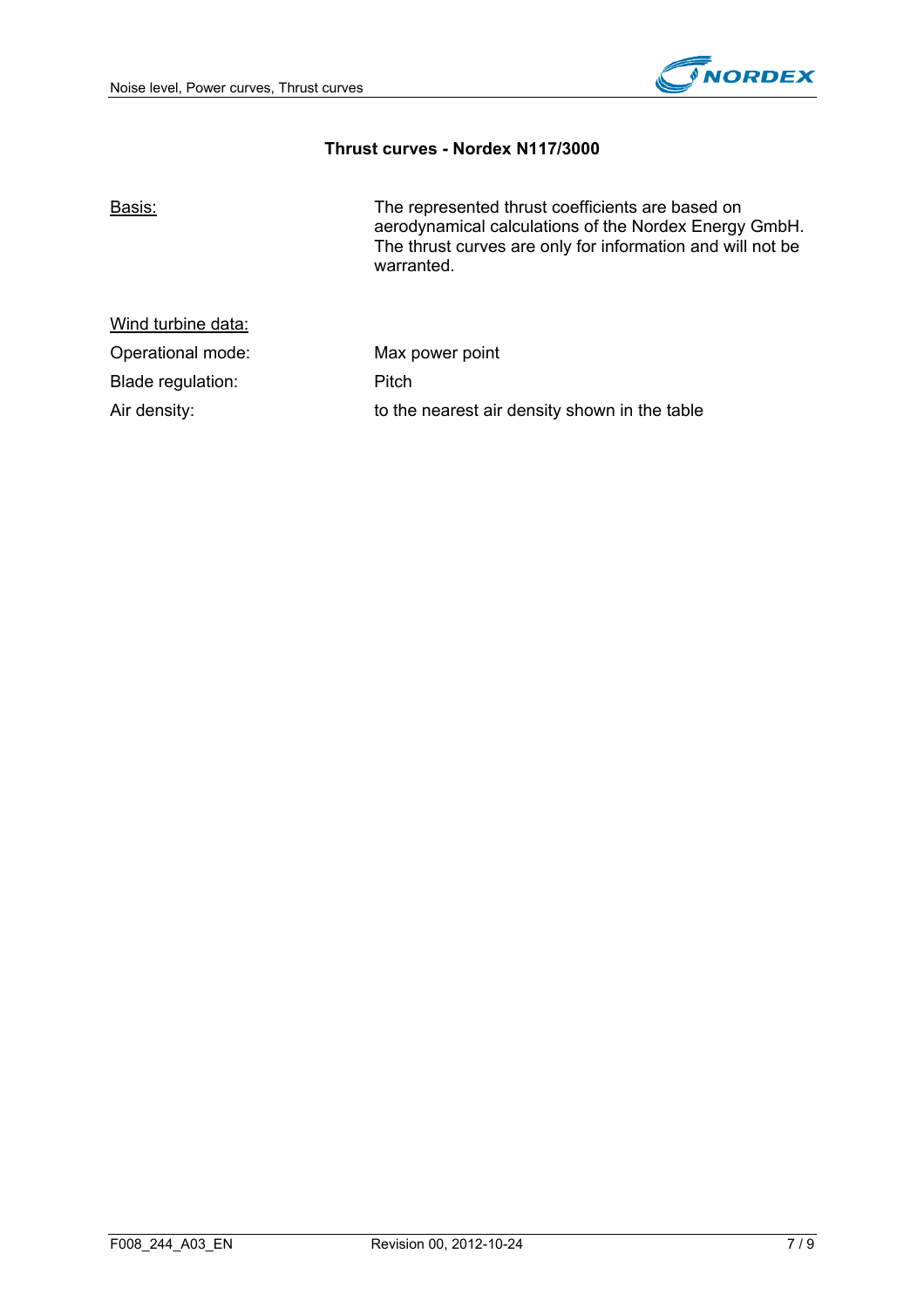

| wind speed             | Thrust coefficients $c_T$ [-] at air density $\rho$ [kg/m <sup>3</sup> ] |                |                |                |                |                |                |                |                |
|------------------------|--------------------------------------------------------------------------|----------------|----------------|----------------|----------------|----------------|----------------|----------------|----------------|
| $V_{\text{hub}}$ [m/s] | 0.900                                                                    | 0.925          | 0.950          | 0.975          | 1.000          | 1.025          | 1.050          | 1.075          | 1.100          |
| 3.0                    | 0.917                                                                    | 0.918          | 0.920          | 0.922          | 0.924          | 0.925          | 0.927          | 0.929          | 0.931          |
| 3.5                    | 0.890                                                                    | 0.891          | 0.893          | 0.895          | 0.897          | 0.898          | 0.900          | 0.902          | 0.904          |
| 4.0                    | 0.858                                                                    | 0.861          | 0.863          | 0.866          | 0.868          | 0.871          | 0.874          | 0.876          | 0.879          |
| 4.5                    | 0.834                                                                    | 0.838          | 0.841          | 0.844          | 0.848          | 0.851          | 0.854          | 0.857          | 0.861          |
| 5.0                    | 0.814                                                                    | 0.818          | 0.823          | 0.827          | 0.831          | 0.835          | 0.839          | 0.844          | 0.848          |
| 5.5                    | 0.799                                                                    | 0.804          | 0.809          | 0.814          | 0.819          | 0.824          | 0.829          | 0.833          | 0.839          |
| 6.0                    | 0.786                                                                    | 0.792          | 0.797          | 0.803          | 0.808          | 0.814          | 0.819          | 0.825          | 0.830          |
| $6.5\,$                | 0.770                                                                    | 0.776          | 0.782          | 0.789          | 0.797          | 0.803          | 0.810          | 0.816          | 0.823          |
| 7.0                    | 0.759                                                                    | 0.768          | 0.776          | 0.785          | 0.793          | 0.801          | 0.809          | 0.816          | 0.824          |
| 7.5                    | 0.760                                                                    | 0.770          | 0.779          | 0.787          | 0.795          | 0.803          | 0.810          | 0.817          | 0.824          |
| 8.0                    | 0.761                                                                    | 0.769          | 0.778          | 0.786          | 0.794          | 0.802          | 0.809          | 0.816          | 0.824          |
| 8.5                    | 0.760                                                                    | 0.769          | 0.778          | 0.786          | 0.789          | 0.788          | 0.788          | 0.787          | 0.787          |
| 9.0                    | 0.736                                                                    | 0.735          | 0.734          | 0.733          | 0.733          | 0.733          | 0.733          | 0.734          | 0.735          |
| 9.5                    | 0.680                                                                    | 0.680          | 0.680          | 0.680          | 0.681          | 0.682          | 0.683          | 0.685          | 0.687          |
| 10.0                   | 0.630                                                                    | 0.630          | 0.631          | 0.632          | 0.633          | 0.635          | 0.637          | 0.640          | 0.643          |
| 10.5                   | 0.585                                                                    | 0.585          | 0.586          | 0.588          | 0.590          | 0.592          | 0.595          | 0.598          | 0.602          |
| 11.0                   | 0.544                                                                    | 0.545          | 0.547          | 0.549          | 0.551          | 0.554          | 0.557          | 0.561          | 0.565          |
| 11.5                   | 0.508                                                                    | 0.509          | 0.511          | 0.513          | 0.516          | 0.519          | 0.498          | 0.480          | 0.464          |
| 12.0                   | 0.475                                                                    | 0.477          | 0.479          | 0.466          | 0.448          | 0.433          | 0.420          | 0.407          | 0.396          |
| 12.5                   | 0.445                                                                    | 0.427          | 0.411          | 0.397          | 0.384          | 0.373          | 0.363          | 0.353          | 0.344          |
| 13.0                   | 0.381                                                                    | 0.368          | 0.356          | 0.345          | 0.335          | 0.326          | 0.318          | 0.310          | 0.302          |
| 13.5<br>14.0           | 0.333<br>0.295                                                           | 0.323<br>0.286 | 0.313<br>0.278 | 0.304<br>0.270 | 0.296<br>0.263 | 0.288<br>0.256 | 0.281<br>0.250 | 0.274<br>0.244 | 0.267<br>0.238 |
| 14.5                   | 0.263                                                                    | 0.256          | 0.248          | 0.242          | 0.235          | 0.230          | 0.224          | 0.219          | 0.214          |
| 15.0                   | 0.236                                                                    | 0.230          | 0.223          | 0.217          | 0.212          | 0.207          | 0.202          | 0.197          | 0.193          |
| 15.5                   | 0.213                                                                    | 0.207          | 0.202          | 0.197          | 0.192          | 0.187          | 0.183          | 0.178          | 0.175          |
| 16.0                   | 0.193                                                                    | 0.188          | 0.183          | 0.179          | 0.174          | 0.170          | 0.166          | 0.162          | 0.159          |
| 16.5                   | 0.176                                                                    | 0.171          | 0.167          | 0.163          | 0.159          | 0.155          | 0.152          | 0.148          | 0.145          |
| 17.0                   | 0.161                                                                    | 0.157          | 0.153          | 0.149          | 0.145          | 0.142          | 0.139          | 0.136          | 0.133          |
| 17.5                   | 0.148                                                                    | 0.144          | 0.140          | 0.137          | 0.134          | 0.130          | 0.128          | 0.125          | 0.122          |
| 18.0                   | 0.136                                                                    | 0.133          | 0.129          | 0.126          | 0.123          | 0.120          | 0.118          | 0.115          | 0.113          |
| 18.5                   | 0.126                                                                    | 0.122          | 0.119          | 0.116          | 0.114          | 0.111          | 0.109          | 0.106          | 0.104          |
| 19.0                   | 0.116                                                                    | 0.113          | 0.111          | 0.108          | 0.105          | 0.103          | 0.101          | 0.099          | 0.097          |
| 19.5                   | 0.108                                                                    | 0.105          | 0.103          | 0.100          | 0.098          | 0.096          | 0.094          | 0.092          | 0.090          |
| 20.0                   | 0.100                                                                    | 0.098          | 0.096          | 0.093          | 0.091          | 0.089          | 0.087          | 0.085          | 0.084          |
| 20.5                   | 0.094                                                                    | 0.091          | 0.089          | 0.087          | 0.085          | 0.083          | 0.082          | 0.080          | 0.078          |
| 21.0                   | 0.088                                                                    | 0.085          | 0.083          | 0.081          | 0.080          | 0.078          | 0.076          | 0.075          | 0.073          |
| 21.5                   | 0.082                                                                    | 0.080          | 0.078          | 0.076          | 0.075          | 0.073          | 0.072          | 0.070          | 0.069          |
| 22.0                   | 0.077                                                                    | 0.075          | 0.073          | 0.072          | 0.070          | 0.069          | 0.067          | 0.066          | 0.065          |
| 22.5                   | 0.072                                                                    | 0.071          | 0.069          | 0.067          | 0.066          | 0.065          | 0.063          | 0.062          | 0.061          |
| 23.0                   | 0.068                                                                    | 0.067          | 0.065          | 0.064          | 0.062          | 0.061          | 0.060          | 0.058          | 0.057          |
| 23.5                   | 0.064                                                                    | 0.063          | 0.061          | 0.060          | 0.059          | 0.057          | 0.056          | 0.055          | 0.054          |
| 24.0                   | 0.061                                                                    | 0.059          | 0.058          | 0.057          | 0.056          | 0.054          | 0.053          | 0.052          | 0.051          |
| 24.5                   | 0.057                                                                    | 0.056          | 0.055          | 0.054          | 0.053          | 0.051          | 0.050          | 0.049          | 0.049          |
| 25.0                   | 0.054                                                                    | 0.053          | 0.052          | 0.051          | 0.050          | 0.049          | 0.048          | 0.047          | 0.046          |

### **Thrust curves - Nordex N117/3000**